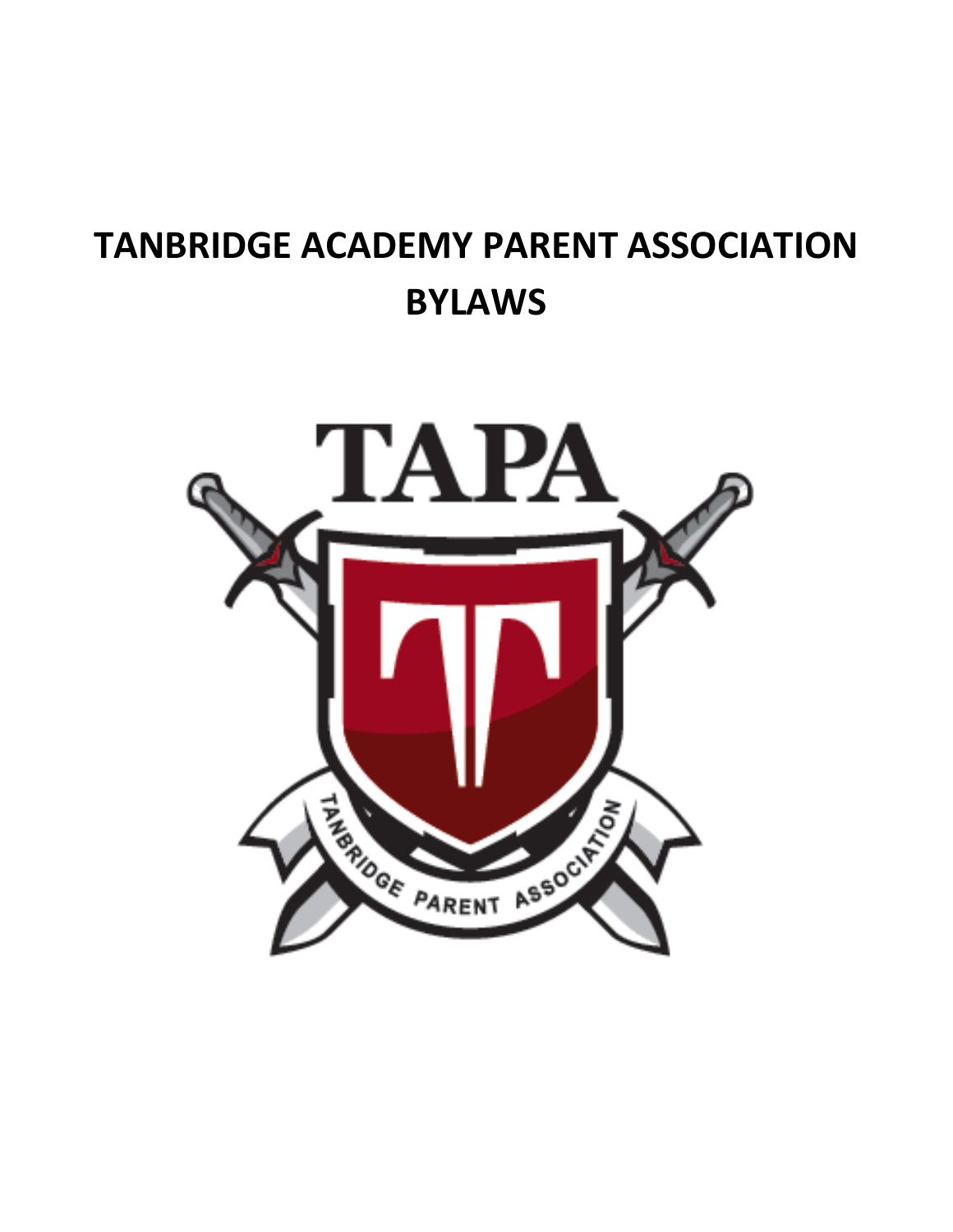# **Contents**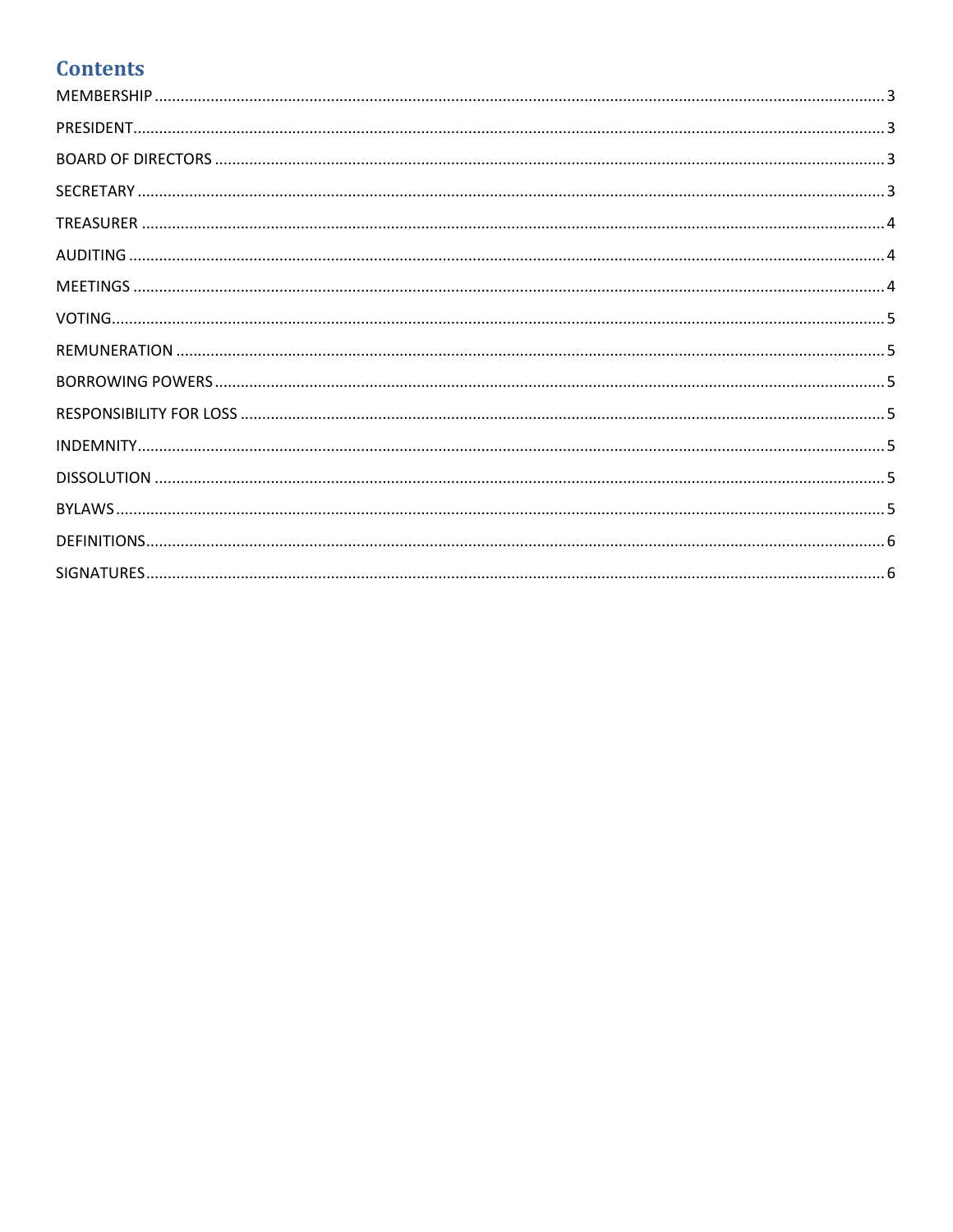## <span id="page-2-0"></span>**MEMBERSHIP**

- 1) Any person being a parent or guardian of a student participating in the school Tanbridge Academy and being of the full age of 18 years is a member of the Society (the "Members").
- 2) Withdrawal from the Society occurs automatically when said student leaves the Program.
- 3) Any interested community member being of the full age of 18 years who expresses interest to the Society Board in being a Member
- 4) Any Member can withdraw themselves from membership on written notice to the Board through the Secretary or President.
- 5) Tanbridge Academy employees that qualify for membership as a parent or guardian of a student at the School are exempt from voting
- <span id="page-2-2"></span>6) All Members must behave in accordance with the Bylaws of the Society.

## **BOARD OF DIRECTORS**

- 1) Board of Directors, Executive Committee or Board, will mean the Board of Directors of the Society (the "Board"). The Board consists of a minimum of a President, Vice-President, Secretary, and Treasurer (the "Officers"). The Board may appoint individuals to act as Directors from time to time at the Board's discretion.
- 2) The Board will, subject to the bylaws or directions given it by majority vote at any meeting properly called and constituted, have full control and management of the affairs of the Society, and meetings of the Board will be held as often as may be required, but at least once every three months, and will be called by the President.
- 3) A special meeting may be called on the instructions of any two Members provided they request the President in writing to call such meeting, and state the business to be brought before the meeting.
- 4) Meetings of the Board will be called by fourteen (14) days' notice in writing or mailed to each Member or by fourteen (14) days' notice by e-mail, fax or telephone. Any three (3) Board members will constitute a quorum, and Board meetings will be held without notice if a quorum of the Board is present, provided however, that any business transactions at such meeting will be ratified at the next regularly called meeting of the Board; otherwise they will be null and void.
- 5) A person appointed as a Director becomes a Director if they were present at the meeting when being appointed or elected, and did not refuse the appointment. They may also become a Director if they were not present at the meeting but consented in writing to act as Director before the appointment or election, or within ten (10) days after the appointment or election, or if they acted as a Director pursuant to the appointment or election.
- 6) Any Board member may be removed from office for any cause which the Society may deem reasonable by Special Resolution.

## <span id="page-2-1"></span>**PRESIDENT**

The President will be ex-officio a member of all Committees. He/she will, when present, preside at all meetings of the Society and of the Board. In his/her absence, the Vice-President will preside at any such meetings. In the absence of both, a chairperson may be appointed at the meeting.

#### **SECRETARY**

1) It will be the duty of the Secretary to attend all meetings of the Society and of the Board, and to keep accurate minutes of the same. He/she will have charge of the Seal of the Society which whenever used will be authenticated by the signature of the Secretary and the President, or, in the case of the death or inability of either to act, by the Vice-President. In case of the absence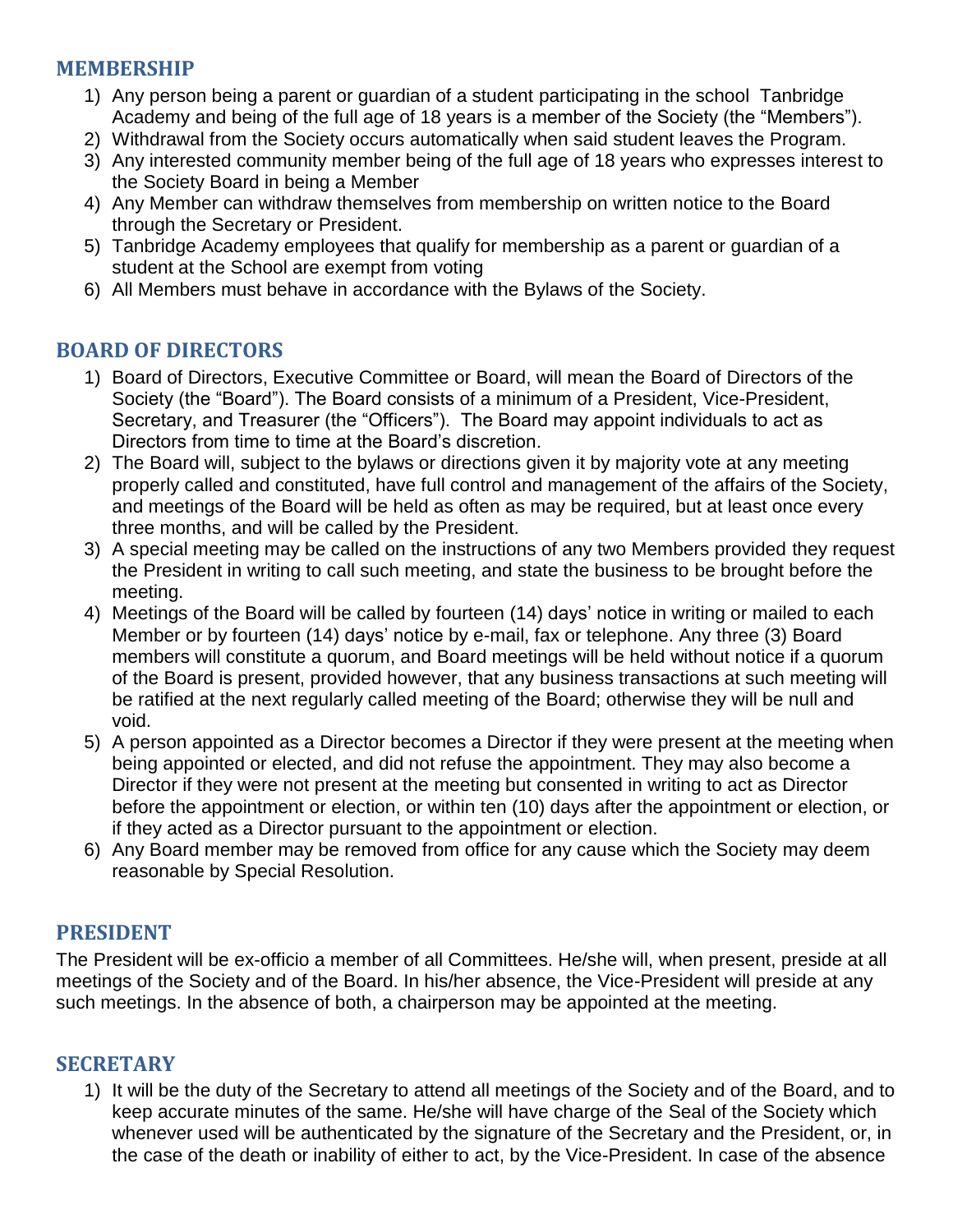of the Secretary, his/her duties will be discharged by such Officer as may be appointed by the Board. The Secretary will have charge of all the correspondence of the Society and be under the direction of the President and the Board.

2) The Secretary will also keep a record of all the Members of the Society and their addresses and/or contact details (e-mail, fax, telephone) and send all notices of the various meetings as required.

## <span id="page-3-0"></span>**TREASURER**

- 1) The Treasurer will receive all monies paid to the Society and be responsible for the deposit of same in whatever Bank, Trust Company, Credit Union or Treasury Branch the Board may order. He/she will properly account for the funds of the Society and keep such books as may be directed. He/she will present a full detailed account of receipts and disbursements to the Board whenever requested and will prepare for submission to the Annual General Meeting ("AGM") a statement duly audited of the financial position of the Society and submit a copy of same to the Secretary for the records of the Society.
- 2) The Office of the Secretary and Treasurer may be filled by one person if so decided at the AGM.

## <span id="page-3-1"></span>**AUDITING**

- 1) The books, accounts and records of the Secretary and Treasurer will be audited at least once each year by a duly qualified accountant or by two (2) Members of the Society elected for that purpose at the AGM. A complete and proper statement of the standing of the books for the previous year will be submitted by such auditor at the AGM of the Society. The fiscal year of the Society in each year will end August 31st.
- 2) The books and records of the Society may be inspected by any Member of the Society at the AGM or at any time upon giving reasonable notice and arranging a time satisfactory to the Officer or Officers having charge of same. Each member of the Board will at all times have access to such books and records.

## <span id="page-3-2"></span>**MEETINGS**

- 1) This Society will hold an Annual General Meeting (the "AGM") on or before May 31 in each year, of which notice will be delivered in writing to the last known e-mail or regular mail address of each Member or a notice sent home with students fourteen (14) days prior to the date of the meeting.
- 2) At the AGM there will be elected a President, Vice-President, Secretary, and Treasurer, (or Secretary-Treasurer). The Officers and Directors so elected will form a Board, and will serve until their successors are elected and installed. Any vacancy occurring during the year can be filled by the Board, if so decided, at any general meeting. Any Member in good standing will be eligible to hold any Board position in the Society.
- 3) Regular meetings of the Society may be called at any time by the Secretary upon the instructions of the President or Board by notice delivered in writing to the last known e-mail or regular mail address of each Member or a notice sent home with students five (5) days prior to the date of such meeting.
- 4) A special meeting will be called by the President or Secretary upon receipt of a petition signed by one-third of the Members in good standing, setting forth the reasons for calling such meeting, which will be in writing to the last known e-mail or regular mail address of each Member or a notice sent home with students, delivered five (5) days prior to the meeting.
- 5) Three (3) Members in good standing will constitute a quorum at any meeting.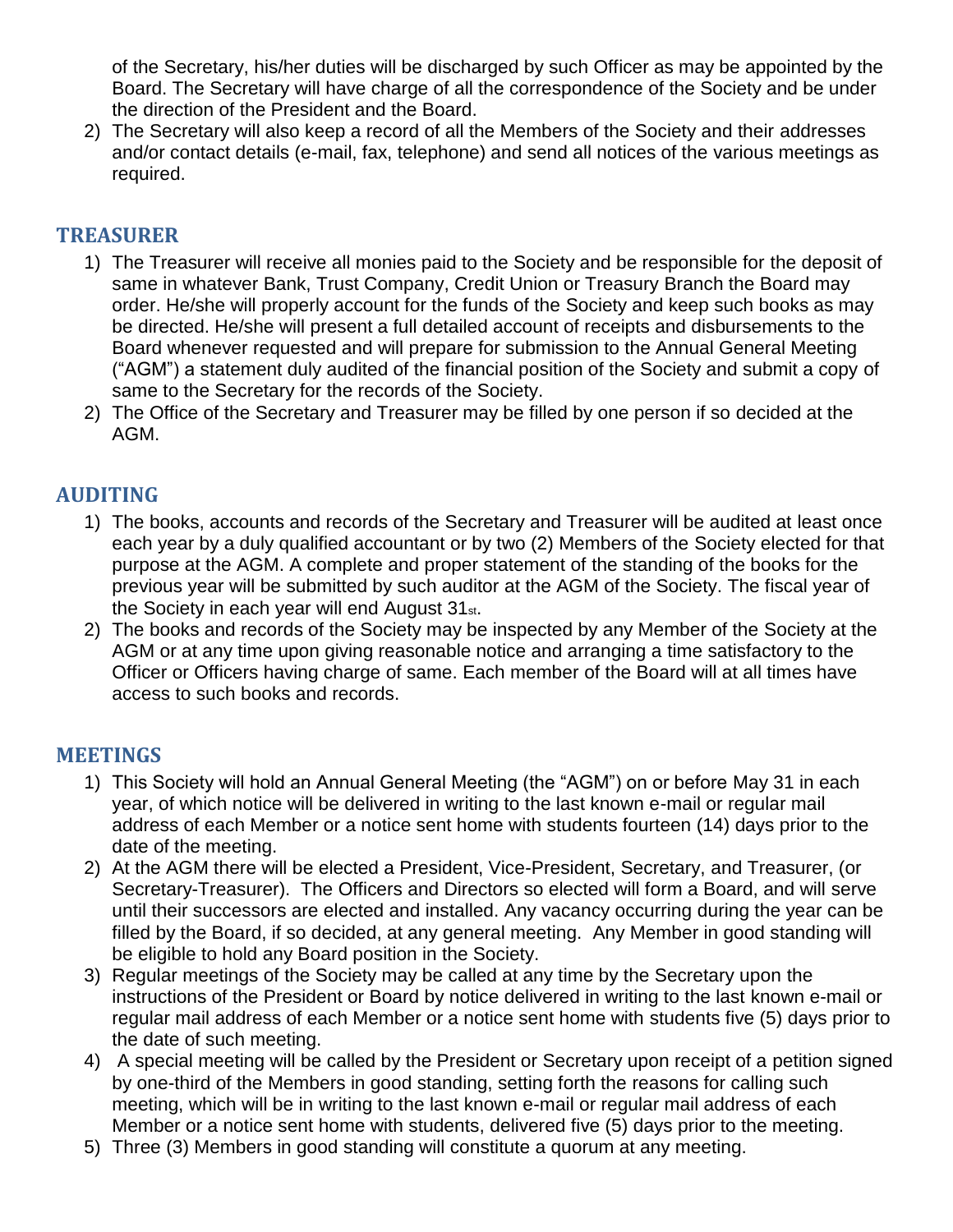## <span id="page-4-0"></span>**VOTING**

Although all parents or guardians of students participating in the Tanbridge Academy are Members of the Society, each family who has not withdrawn from membership has one vote at any meeting of the Society. Such votes must be made in person and not by proxy or otherwise.

#### <span id="page-4-1"></span>**REMUNERATION**

Unless authorized at any meeting and after notice for same will have been given, no Officer, Director, or Member of the Society will receive any remuneration for his/her services.

## <span id="page-4-2"></span>**BORROWING POWERS**

For the purpose of carrying out its objects, the Society may borrow or raise or secure the payment of money in such manner as it thinks fit, and in particular by the issue of debentures, but this power will be exercised only under the authority of the Society, and in no case will debentures be issued without the sanction of a Special Resolution of the Society.

#### <span id="page-4-3"></span>**RESPONSIBILITY FOR LOSS**

Upon becoming a Member of the Society, each Member will be conclusively deemed to have agreed that neither the Society nor any Director, Officer, employee, agent or manager of the Society will be responsible in any way whatsoever for any loss of any property of any Member or any of his/her guests nor for any damage or loss whatsoever sustained by any Member or his/her guests in or about the facilities of the Society arising directly or indirectly from the use or occupation of the facilities of the Society.

#### <span id="page-4-4"></span>**INDEMNITY**

Except in respect of an action by or on behalf of the Society to obtain a judgment in its favour, the Society will indemnify and save harmless any Officer or Director or former Officer or Director of the Society, his/her heirs, executors, administrators, successors and assigns against all liabilities, costs, damages, charges and expenses incurred while acting in good faith on behalf of the Society, unless the same were sustained or incurred as a result of his/her own fraud, dishonesty, willful neglect, or willful default.

#### <span id="page-4-5"></span>**DISSOLUTION**

In the event of dissolution or winding up of the Society, all its remaining assets, after payment of liabilities, shall be:

- 1) disbursed to eligible charitable or religious groups or purposes; or
- 2) transferred in trust to a municipality until such time as the assets can be transferred from the municipality to a charitable or religious group or purpose approved by the Board.

#### <span id="page-4-6"></span>**BYLAWS**

The Bylaws may be rescinded, altered or added to by a Special Resolution.